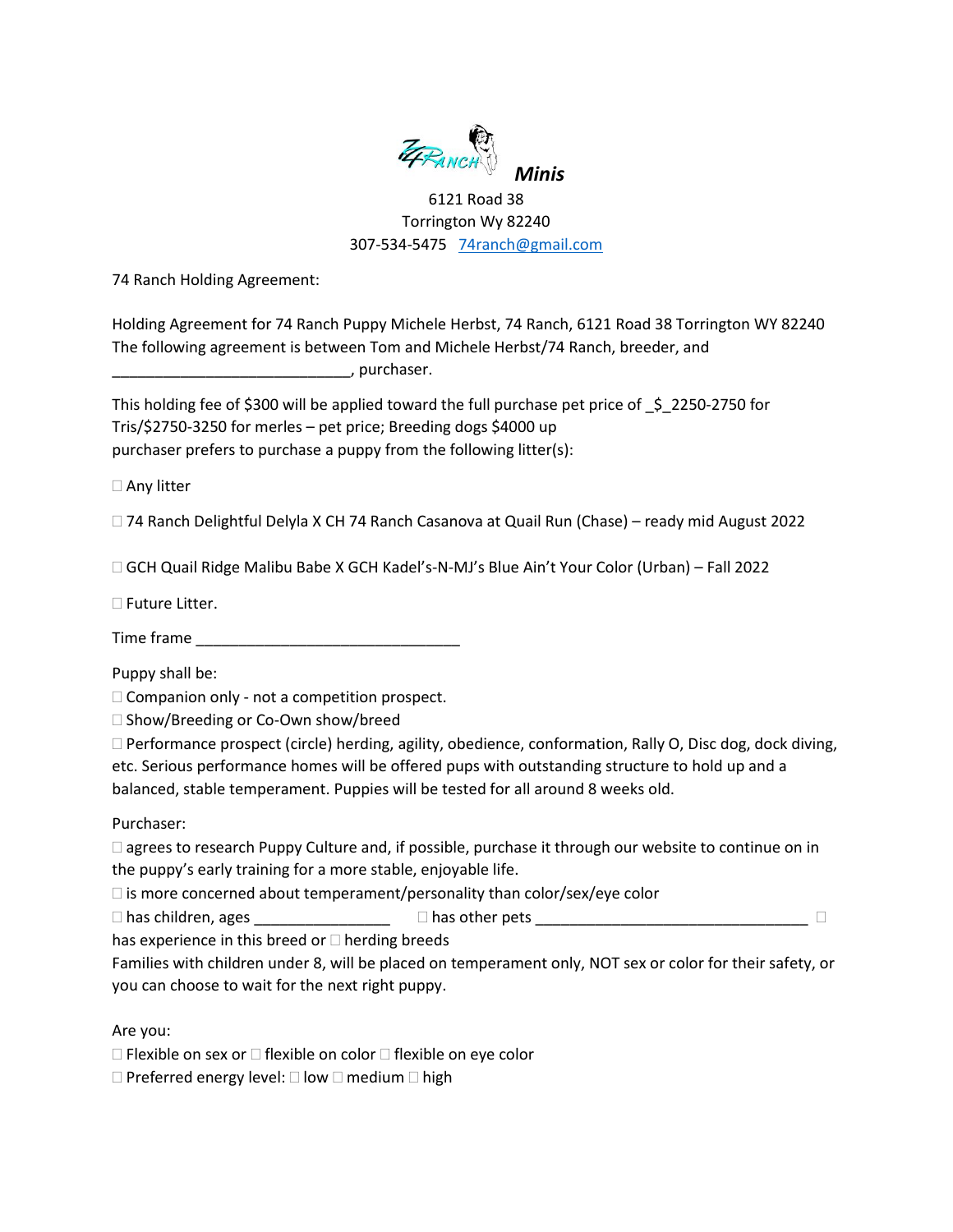Order of preference: ANY We care more about personality! Black Tri  $\Box$  Male  $\Box$  Female □ Red Tri  $\square$  Male  $\square$  Female  $\square$  Blue Merle  $\square$  Male  $\square$  Female  $\Box$  Red Merle  $\Box$  Male  $\Box$  Female

1) Around 8 weeks of age, the breeder will have the litter structure and temperament tested. After testing, breeder will offer specific puppy or a choice of puppies to purchaser. Order of deposits may be a consideration of puppy placement, however other considerations, such as temperament, structure, drive, etc., will be given much higher priority. Partnership/co-own families will also be given higher priority as very few (if any) pups will qualify for our program at this time.

2) The purchaser/depositor must exercise the option to purchase puppy by 8 weeks and pick up the puppy at that time (or meet breeder), unless other arrangements are made. If full payment is not received or arrangements made when the puppy is chosen or by 8 weeks, the pup will be considered available and holding fee will be forfeited unless breeder agrees to hold longer. If breeder chooses to return holding fee, breeder is released from all obligations to purchaser. Or fee can be carried over to another litter in the future.

3) The purchaser assumes all expenses of receiving the puppy (crate, shipping, etc.) Purchaser is welcome to come pick up the puppy or the breeder may meet with the puppy with possible fuel expense added. Other arrangements may be available through 74 Ranch upon request.

4) No purchase shall be complete unless and until both purchaser and breeder sign purchase contract. Balance is to be paid in cash.

5) The breeder reserves the right to decline to sell a puppy to purchaser for any reason. Unless misrepresentations have been made by purchaser the holding fee will be refunded (see #6)

6) The holding fee will be refunded unless: A) Purchaser has made misrepresentations to the breeder so breeder chooses not to sell a pup to purchaser or B) Purchaser changes their mind and decides not to purchase for any reason and/or there was a puppy matched for them or C) Purchaser does not pay for the puppy by 8 weeks old unless other arrangements are made. The deposit is refundable if breeder cannot get you a matched puppy (on personality) from the litter(s) chosen above or it can be carried over to a later litter (up to 18 months later). If you choose to have the holding fee refunded and want a pup from a later litter you may lose your place in the order of availability. *This holding fee can be forwarded for 2 years.*

7) We will register all pups with AKC as Miniature American Shepherds and register your Microchip – you will need to write a separate check for that at pickup.